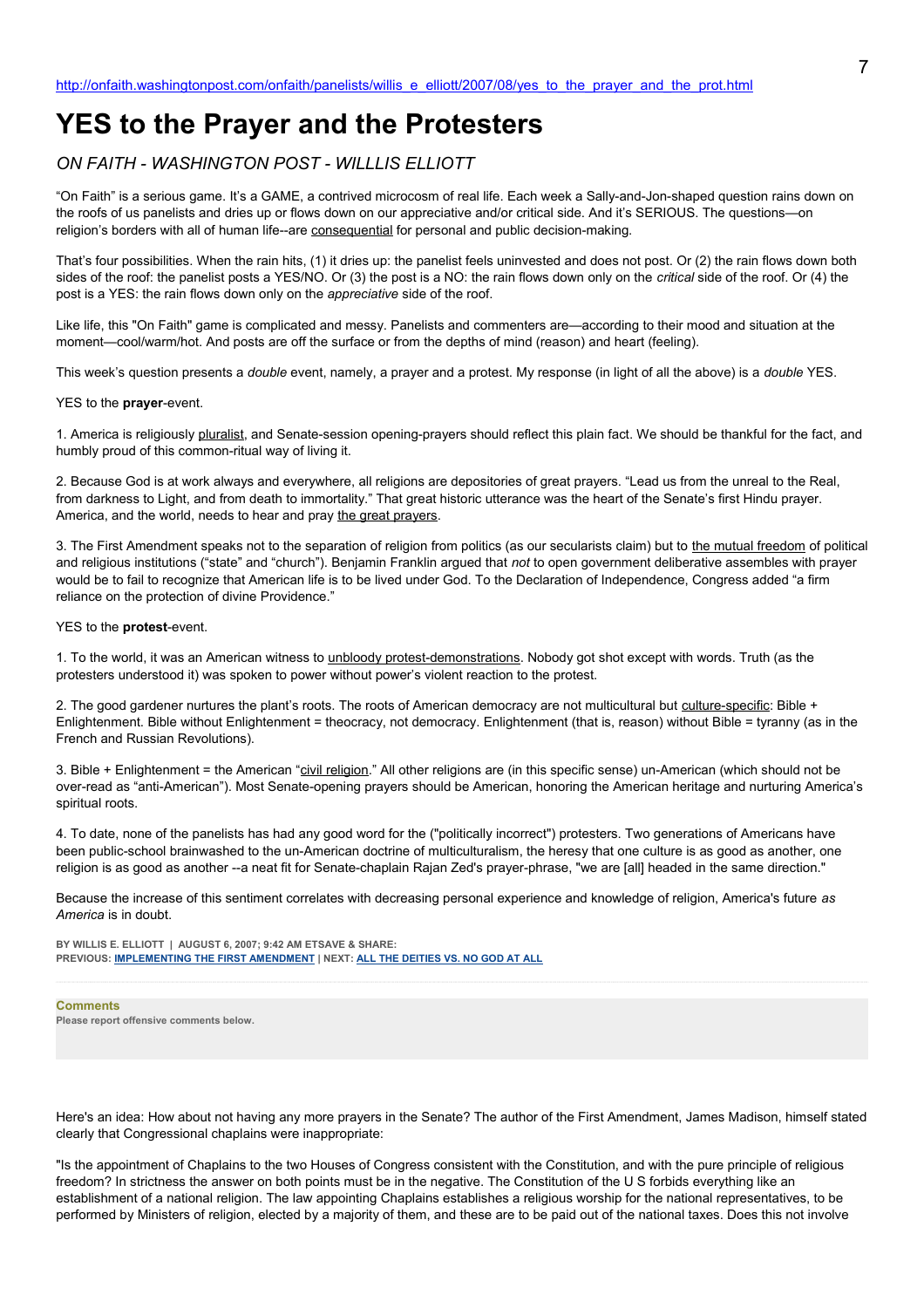the principle of a national establishment?" ~Essay on Monopolies; see Albert J Menendez and Edd Doerr, The Great Quotations on Religious Freedom)

Let's abolish the primitive practice of praying over legislation and get into the 21st century. That will end the controversy completely and allow us to move on to issues that matter.

**POSTED BY: DJH | AUGUST 20, 2007 5:50 PM [REPORT OFFENSIVE COMMENT](mailto:blogs@washingtonpost.com?subject=On%20Faith%20Panelists%20Blog%20%20%7C%20%20DJH%20%20%7C%20%20YES%20to%20the%20Prayer%20and%20the%20Protesters%20%20%7C%20%201251721&body=%0D%0D%0D%0D%0D================%0D?__mode=view%26_type=comment%26id=1251721%26blog_id=618)**

Well, thanks for trying, Globo:

" Loco\_Moco:

"Oops, sorry Paganplace, I really had no intention of lumping Wiccans and Satanists together except in the same paragraph. Apologies for any misunderstanding.

There's no excuse, except sheer ignorance, for anyone to confuse the two groups. The distinctions are both basic and obvious."

Do appreciate you trying, anyway, but, on this:

"I'm not necessarily citing the Satanists as a HORRIBLE religion either. Anton LaVey was a pretty interesting character, and "Do as thou wilt, an thou harm no one" is still a pretty reasonable mantra."

Anton La Vey didn't write the Wiccan Rede: 'An it harm none, do what thou wilt,' ...I can't actually remember whether or not he incorporated it into his Church of Satan or how he'd reconcile it with some of his other thoughts.

Some Satanists, (or would-be Satanists,) themselves, can muddy the waters a bit, since they tend to be broadly-interested in 'the occult' and may look to Wicca for some magic, call themselves Witches, or whatnot.

It certainly doesn't help, though, that the churches often engage active disinformation programs, and Fundamentalist 'occult experts' make big bucks going around 'educating' police departments with their 'Satanic panic' paranoia.

Wiccans actually tend to find Satanists quite annoying for playing into all this for shock effect, when it tends to be us and our families that catch the fallout.

The disinformation's more common than you'd think: anyone who thinks Wicca is spelled as an acronym 'WICCA' has been exposed to the idea we're a front for a Satanic baby-sacrificing conspiracy and the like: the new witch-hunts have a certain narrative 'ex-Witches' follow, that follow as much of a fictitious pattern as 'confessions' of the 'Burning Times' ones. In this day and age they tend to come out under 'exorcism' stress and mental illness rather than trials and torture, but the result's the same.

Anyway, the connections people try to draw between Wicca and Satanism (and the Satanism fundamentalists believe in, as opposed to what the LaVey guys actually profess to be doing,) go from the laughable to the \*really crazy and scary.\*

It's not so much unlike when they try to say Hinduism worships cows and sacrifices people to idols and the like... which, I think, is another reason why a diversity of invocations before Congress could have valuable effects: in the ivory towers, the people who govern us just often \*don't know\* about some of the people they're supposed to be representing.

**POSTED BY: PAGANPLACE | AUGUST 8, 2007 12:28 PM [REPORT OFFENSIVE COMMENT](mailto:blogs@washingtonpost.com?subject=On%20Faith%20Panelists%20Blog%20%20%7C%20%20Paganplace%20%20%7C%20%20YES%20to%20the%20Prayer%20and%20the%20Protesters%20%20%7C%20%201228917&body=%0D%0D%0D%0D%0D================%0D?__mode=view%26_type=comment%26id=1228917%26blog_id=618)**

Emma: I agree. The Constitution was and is a beautiful document with truly admirable ideals. The founders did not entirely live up to its ideals, and we have yet to. But it gives us something to strive for -- true equality and true respect for the individual. We've made good progress; maybe someday we'll reach the goal.

I don't agree with the protestors' act. They certainly have the right to free speech and to protest, but when their free speech conflicts with that of another, especially in a formal setting such as a legislative body, they have crossed the line.

**POSTED BY: JAY | AUGUST 8, 2007 11:08 AM [REPORT OFFENSIVE COMMENT](mailto:blogs@washingtonpost.com?subject=On%20Faith%20Panelists%20Blog%20%20%7C%20%20jay%20%20%7C%20%20YES%20to%20the%20Prayer%20and%20the%20Protesters%20%20%7C%20%201228777&body=%0D%0D%0D%0D%0D================%0D?__mode=view%26_type=comment%26id=1228777%26blog_id=618)**

Oh, I didn't mean to be anonymous. My name is Emma, the above comment is mine, and I would appreciate a response.

**POSTED BY: EMMA | AUGUST 8, 2007 3:41 AM [REPORT OFFENSIVE COMMENT](mailto:blogs@washingtonpost.com?subject=On%20Faith%20Panelists%20Blog%20%20%7C%20%20Emma%20%20%7C%20%20YES%20to%20the%20Prayer%20and%20the%20Protesters%20%20%7C%20%201227936&body=%0D%0D%0D%0D%0D================%0D?__mode=view%26_type=comment%26id=1227936%26blog_id=618)**

Dear Mr. Filiott,

I fully admit to being raised and schooled in this era of multiculturalism. However, I resent the implication that this breeds any un-American tendencies. Though I understand that a desire for political correctness above all else may hinder honesty in productive discussions, you must please explain your position better to me.

What, we a country based on the Bible and Enlightenment? On paper, perhaps...these certainly what inspired our founding fathers to write the words that form our civil religion today. No argument. But in 1776, when we declared our independence on the ideals of Bible and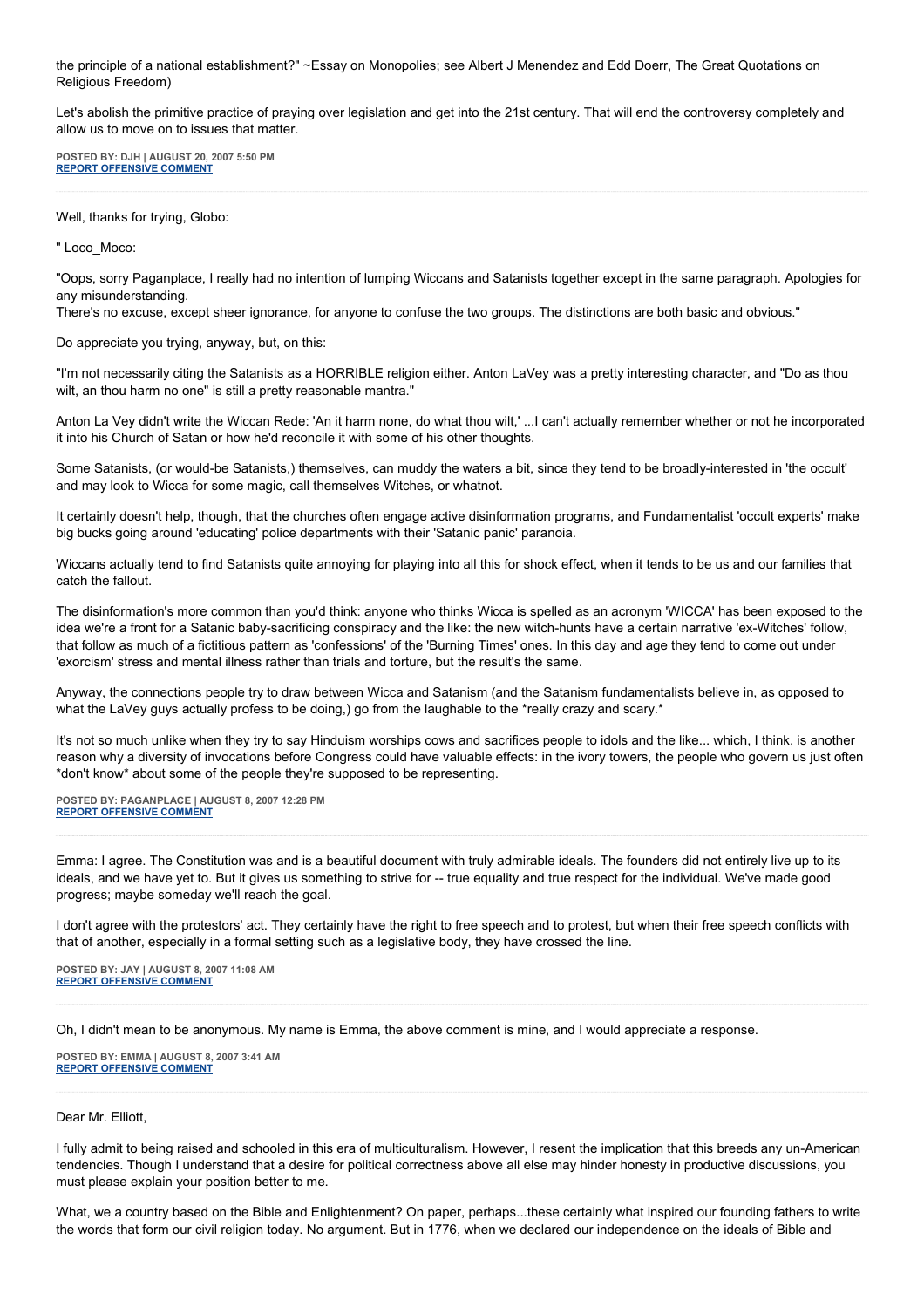Enlightenment, we WERE already living in a multicultural society. There were the American Indians. The African slaves. Not to mention the women. The sacrifice and labor of these people built the United States to its current strength...political and economical. The founding fathers may have been driven to lovely words by the Bible and the Enlightenment, but their actions remained tyrannical-- to the poor, the non-white, the female.

It was the struggles of these downtrodden who made America truer to the words of its Constitution, and made our country the place we inhabit today. The founding fathers were not too terribly disadvantaged by British rule, after all. They were still wealthy landowners, with all the security that it confers. After independence, they still owned slaves, refused women the right to vote, broke their promises to the American Indians and pushed them further west, and pursued personal profit while ignoring the extreme poverty that was increasing among the landless majority. Without the abolition movement, without the suffragist movement, without the civil rights movement, among many others? This country would only be better on paper than the other undemocratic places our government condemns today.

So you may revere the words of the founding fathers, and consider them "true Americans." But I choose to revere the women and men of all different cultures, races, and religions who set higher value on these words, and worked to make this country match them more closely. They are all true Americans to me.

I bless the protesters who exercise their right to assembly and free speech. But I feel they would use their time better by finding better issues to take a stand on.

**POSTED BY: ANONYMOUS | AUGUST 8, 2007 3:37 AM [REPORT OFFENSIVE COMMENT](mailto:blogs@washingtonpost.com?subject=On%20Faith%20Panelists%20Blog%20%20%7C%20%20Anonymous%20%20%7C%20%20YES%20to%20the%20Prayer%20and%20the%20Protesters%20%20%7C%20%201227933&body=%0D%0D%0D%0D%0D================%0D?__mode=view%26_type=comment%26id=1227933%26blog_id=618)**

Oops, sorry Paganplace, I really had no intention of lumping Wiccans and Satanists together except in the same paragraph. Apologies for any misunderstanding.

There's no excuse, except sheer ignorance, for anyone to confuse the two groups. The distinctions are both basic and obvious.

I'm not necessarily citing the Satanists as a HORRIBLE religion either. Anton LaVey was a pretty interesting character, and "Do as thou wilt, an thou harm no one" is still a pretty reasonable mantra.

**POSTED BY: LOCO\_MOCO | AUGUST 7, 2007 7:36 PM [REPORT OFFENSIVE COMMENT](mailto:blogs@washingtonpost.com?subject=On%20Faith%20Panelists%20Blog%20%20%7C%20%20Loco_Moco%20%20%7C%20%20YES%20to%20the%20Prayer%20and%20the%20Protesters%20%20%7C%20%201227163&body=%0D%0D%0D%0D%0D================%0D?__mode=view%26_type=comment%26id=1227163%26blog_id=618)**

Hi, Vie. It's been a while.

I suppose they go by his denomination, there: he's apparently a pretty controversially-right wing guy for all that, though.

Personally, I think quite often mainstream denominations will just blithely \*assume\* some of the same things that are said by the frothing radicals they dissociate themselves from \*as\* radicals.

Assumptions like, 'This is or should be a 'Christian Nation,'' ...or that it's a supreme act of 'tolerance' or 'charity' to simply allow others their due in a pluralistic society.

My understanding is that this fellow is often challenged, at least, and rebuked, often, within his own denomination. I'd say if they want to kick him out, they can be the ones to do it, not Newsweek. :)

**POSTED BY: PAGANPLACE | AUGUST 7, 2007 12:51 PM [REPORT OFFENSIVE COMMENT](mailto:blogs@washingtonpost.com?subject=On%20Faith%20Panelists%20Blog%20%20%7C%20%20Paganplace%20%20%7C%20%20YES%20to%20the%20Prayer%20and%20the%20Protesters%20%20%7C%20%201226381&body=%0D%0D%0D%0D%0D================%0D?__mode=view%26_type=comment%26id=1226381%26blog_id=618)**

Note to "On Faith": This guy is obviously evangelical, not mainstream, protestant.

**POSTED BY: VIEJITA DEL OESTE | AUGUST 7, 2007 12:32 PM [REPORT OFFENSIVE COMMENT](mailto:blogs@washingtonpost.com?subject=On%20Faith%20Panelists%20Blog%20%20%7C%20%20Viejita%20del%20oeste%20%20%7C%20%20YES%20to%20the%20Prayer%20and%20the%20Protesters%20%20%7C%20%201226354&body=%0D%0D%0D%0D%0D================%0D?__mode=view%26_type=comment%26id=1226354%26blog_id=618)**

\*sighs at more anti-Semitic conspiracy theory.\*

You know, right-wing Christians will accuse Jews, atheists, and people of other religion of being somehow connected to Nazis, while never actually seeming to get around to condemning actual Nazis.

You want to see fascist, son, look at the Big Lies in your face, not for shadowy conspiracies based on ludicrous untruths like Holocaust denial.

Loco says,

"Dr. Elliott is correct when he says there has to be room for protest as well as prayer."

Are you ready to be 'protested,' too?

" A distasteful public example of a notable lack of Christian tolerance and charity."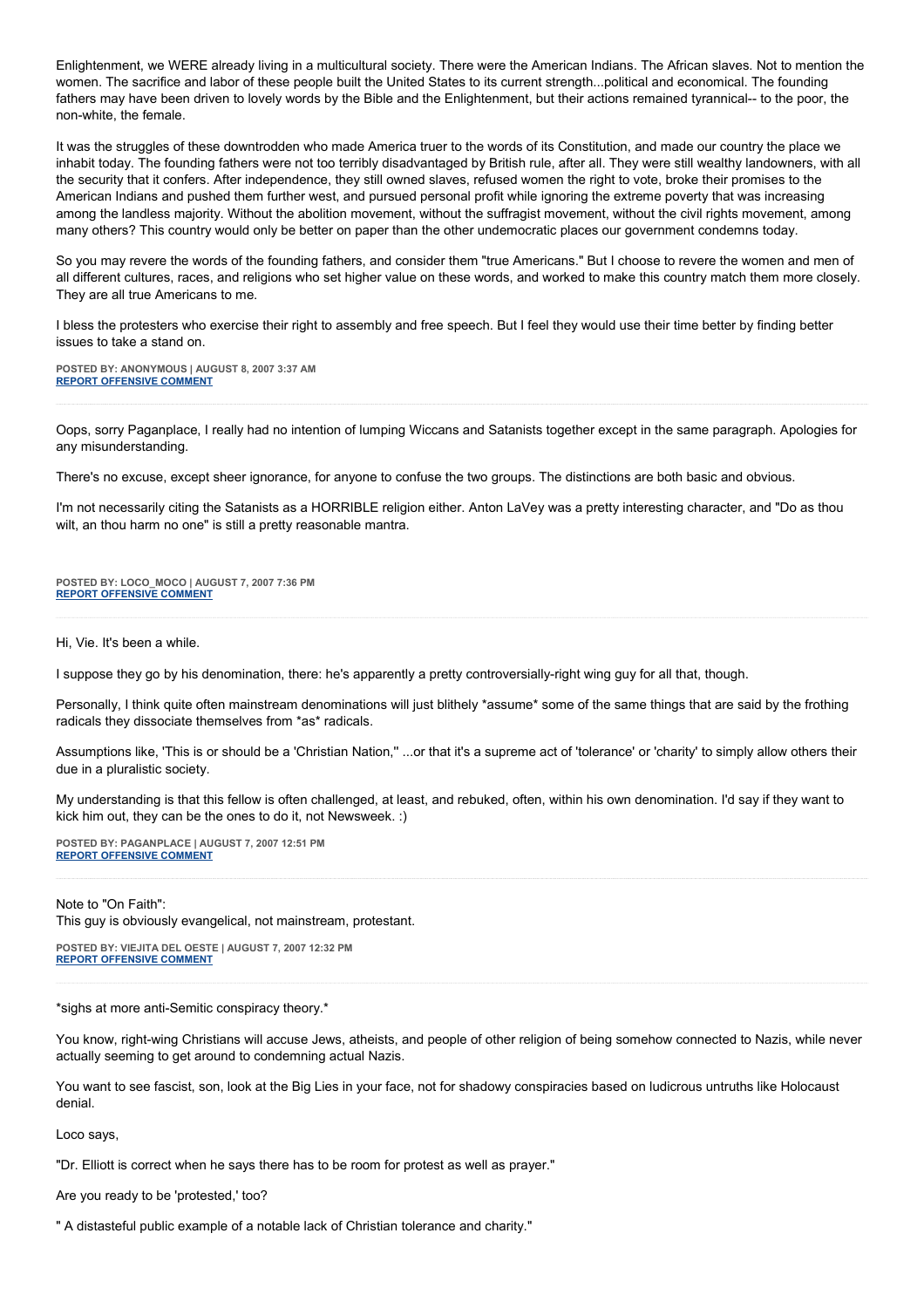A nice enough sentiment, though it's funny how 'Christian tolerance' just isn't a phrase in common usage, at least in my faith community.

But... Charity? No, it's not \*charity\* to show some decorum and not-hurl-religiously-abusive invective at someone else's clergy representing \*American citizens\* ...this was and is the Hindu priest's \*due\* as an American.

Gods, now it's 'charity' to not-try-to-silence other religions, is it. How insulting.

"I'd be glad to hear a Wiccan prayer at a public event. A satanist might be interesting for a change: "In Beelzebub's name, may the worst team lose!" "

Amusing, but Wiccans are getting pretty tired of Christians finding ways to always mention us in the same breath as Satanists. It's clear the association those who do so are trying to make.

**POSTED BY: PAGANPLACE | AUGUST 7, 2007 11:23 AM [REPORT OFFENSIVE COMMENT](mailto:blogs@washingtonpost.com?subject=On%20Faith%20Panelists%20Blog%20%20%7C%20%20Paganplace%20%20%7C%20%20YES%20to%20the%20Prayer%20and%20the%20Protesters%20%20%7C%20%201226236&body=%0D%0D%0D%0D%0D================%0D?__mode=view%26_type=comment%26id=1226236%26blog_id=618)**

"We will have a world government wether you like it or not. The only question is whether that government will be achieved by conquest or consent." (Jewish Banker Paul Warburg, February 17, 1950, as he testified before the U.S. Senate).

Maier Amschel Rothschild said:

"Permit me to issue and control the money of a nation and I care not who writes its laws"

What luck for "The victor will never be asked if he told the truth". Adolf Hitler.

"History, Sir, will tell lies as usual"

- George Bernard Shaw, The Devil's Disciple

"Khazars set up the Holohoax, they prospered immensely from the sacrificing of the 'lesser' Judahic brothers', its a fact"..Eric Hulse 2005

"I fear very much that the Jews are like all underdogs. When they get on the top they are just as intolerant and cruel as the people were to them when they were underneath. I regret this situation very much because my sympathy has always been on their side." Harry Truman

"Organizations like CFA, ADL, ACLU, CAMERA and the Hudson Institute are formally independent but they are purposefully financed and therefore under the benefactor's control, the question, then is, who are the benefactors?" Eric Hulse.

"Jews ran the Gulags" Aaron Schitwitter

Zhabotinsky [a Jewish writer] once said "The best service our Russian friends give to us is never to speak aloud about us."

Researching a book on Lenin, Prof Service came across details of how Trotsky, who was of Jewish origin, asked the politburo in 1919 to ensure that Jews were enrolled in the Red army. Trotsky said that Jews were disproportionately represented in the Soviet civil bureaucracy, including the cheka.

The Rothschilds long had a powerful influence in dictating American financial laws. The law records show that they were the power in the old Bank of the United States. — Gustavus Myers, History of the Great American Fortunes, Random House, p. 556.

Aware that the Rothschilds are an important Jewish family, I looked them up in Encyclopedia Judaica and discovered that they bear the title 'Guardians of the Vatican Treasury'…. The appointment of Rothschild gave the black papacy absolute financial privacy and secrecy. Who would ever search a family of orthodox Jews for the key to the wealth of the Roman Catholic Church? — F. Tupper Saussy, Rulers of Evil, Harper Collins, page 160, 161

The Rothschild dynasty had conquered the world more thoroughly, more cunningly, and much more lastingly than all the Caesars before or all the Hitlers after them. — Ibid, p. 218.

Thomas Jefferson has this to say about the central bank.

A private central bank issuing the public currency is a greater menace to the liberties of the people than a standing army... We must not let our rulers load us with perpetual debt. — Ibid. p. 329.

Wake up now! Before all our liberties are given away for 'security', and before we truly become the what Orwell described.

Peace is War. Freedom is Slavery Ignorance is strength

Wake up now.

**<http://www.pacinst.com/terrorists/chapter2/jackson.html>**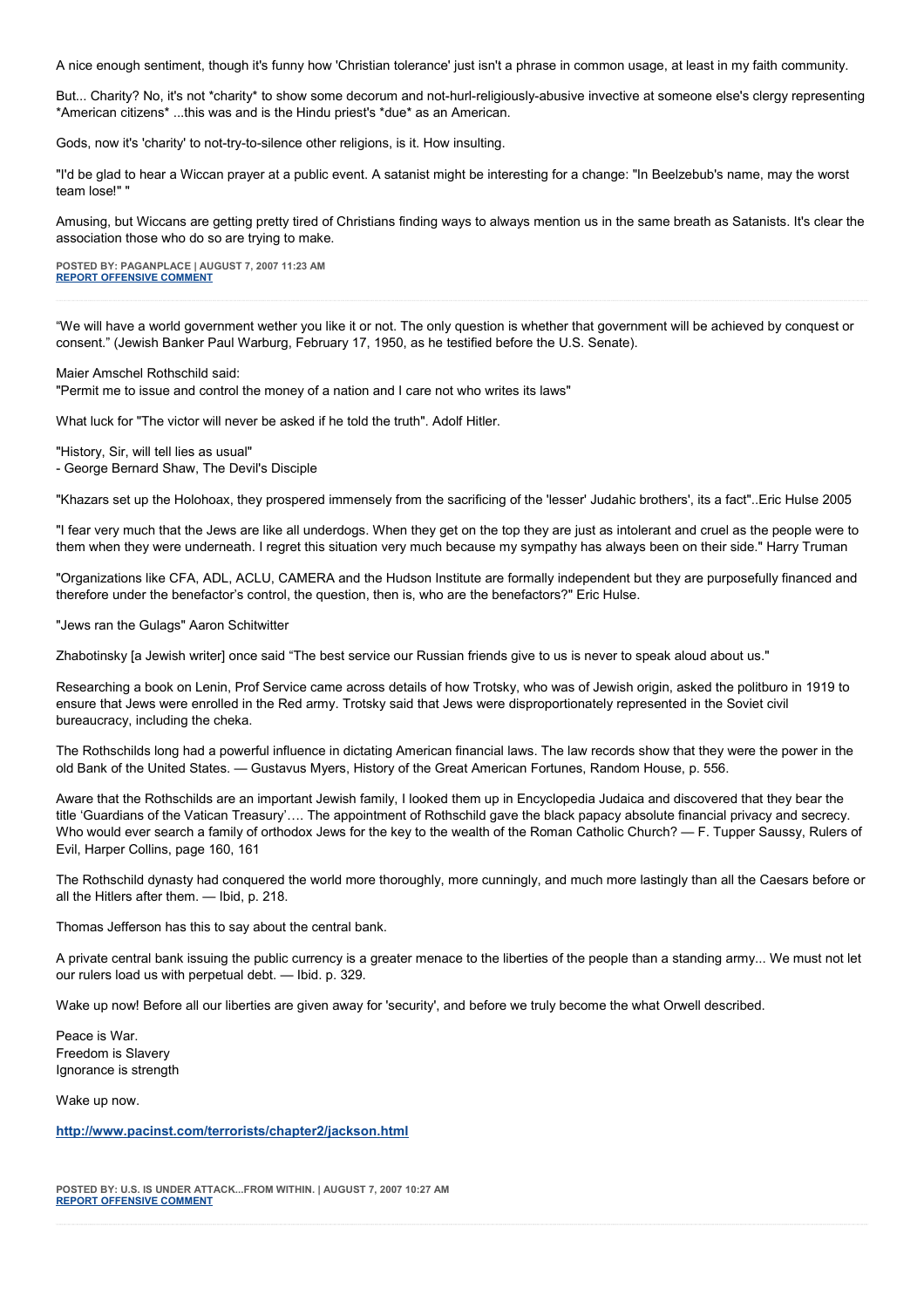As a Hawaii boy I was a bit amused by the secondhand post about Wahiawa HS above. I grew up high-church Episcopal (organist since '67 or so) in a multicultural / multifaith community, so the idea of nonChristian prayers at public events is old hat to me. But I think either the writer is exaggerating, or these events are not recent. Wahiawa is quite a cosmopolitan little town these days.

I'm happy to say that as I grew up, I went to all sorts of services at shrines, temples, etc. And far from threatening my faith, all of those experiences have enriched it considerably.

Dr. Elliott is correct when he says there has to be room for protest as well as prayer. Where we diverge is that, as far as I'm concerned, the timing and nature of this particular protest was just plain rude. Their disruptive actions spoke even louder than their derisive words. A distasteful public example of a notable lack of Christian tolerance and charity.

I'd be glad to hear a Wiccan prayer at a public event. A satanist might be interesting for a change: "In Beelzebub's name, may the worst team lose!" Atheists should be welcome too, provided they don't try to out-Baptist the Baptists, and can manage to truncate their exegeses sometime before sunup the next day.

**POSTED BY: LOCO\_MOCO | AUGUST 6, 2007 10:47 PM [REPORT OFFENSIVE COMMENT](mailto:blogs@washingtonpost.com?subject=On%20Faith%20Panelists%20Blog%20%20%7C%20%20Loco_Moco%20%20%7C%20%20YES%20to%20the%20Prayer%20and%20the%20Protesters%20%20%7C%20%201225175&body=%0D%0D%0D%0D%0D================%0D?__mode=view%26_type=comment%26id=1225175%26blog_id=618)**

"Bible + Enlightenment = the American "civil religion." "

Could someone explain to me, please, the difference between a "civil religion" and a state religion?

I don't want anything to do with your civil religion, and I don't want anything to do with your Bible. I've been studying the history of early Christianity, and the more I find out about it, the less I want to do with it. The New Testament is largely a compilation of books written under false names to settle early church arguments, and the people who wrote them, notably Eusebius, made no bones about their willingness to tell lies to promote their dogma.

As for civil religion, that's what Europe had from the time of Constantine to the time of Luther. The Catholic Church, to this day, does not blush at the numberless tortures and murders they committed to make sure it stayed that way. As for the Protestant churches after the Reformation, they treated "heretics" pretty much the same way the Catholic Church did, except that in the United States, they didn't burn them. Merely hanged them or pressed them to death.

Kindly keep your "civil" religion away from me.

**POSTED BY: GODFREY | AUGUST 6, 2007 10:31 PM [REPORT OFFENSIVE COMMENT](mailto:blogs@washingtonpost.com?subject=On%20Faith%20Panelists%20Blog%20%20%7C%20%20Godfrey%20%20%7C%20%20YES%20to%20the%20Prayer%20and%20the%20Protesters%20%20%7C%20%201225156&body=%0D%0D%0D%0D%0D================%0D?__mode=view%26_type=comment%26id=1225156%26blog_id=618)**

### Thank you Terra,

As the enlightenment was inspired by Greco-Roman ideas of rationality and democracy - the existence of Greco-Roman democracy proves the point. I might add the Greeks were so terrified of any one person becoming a tyrant that they rotated their generals every day during war, such that every day the troops had a new commander...

In the absence of rational discourse all we have is tyranny - if there is no agreed upon way to determine what is true all we have are opinions like - my "faith" tells me X - you can't argue with that because someone else's faith says something different. So how do you decide what to do? In the middle ages the king decided, or the Pope or whoever had the most force. The only way to resolve disagreement in the absence of empirical resoning and rationality is through force or subjugating your will to another - as there is no way for a "dialogue" to move forward.

The brillance of removing religion from the public sphere is that it steps around this - there is a way to win an argument without resorting to force or submitting to tyranny - everyone plays by rules - the rules are you have to back up what you say with facts we all can agree on and use rationality to argue based on those facts. This means you cannot reason for something based on faith, belief or because you found a passage in an old book somewhere that tells you what to do. Those who want to reintroduce religion into the public sphere open the door for tyranny, plain and simple, as they undermine rational discourse and democracy.

**POSTED BY: RM -RF | AUGUST 6, 2007 2:39 PM [REPORT OFFENSIVE COMMENT](mailto:blogs@washingtonpost.com?subject=On%20Faith%20Panelists%20Blog%20%20%7C%20%20rm%20-rf%20%20%7C%20%20YES%20to%20the%20Prayer%20and%20the%20Protesters%20%20%7C%20%201224119&body=%0D%0D%0D%0D%0D================%0D?__mode=view%26_type=comment%26id=1224119%26blog_id=618)**

Well, I don't think Bush represents Discordia. I think he represents someone else's myth, entirely: a corrupt individual with mass support, coming in the name of Jesus to divide the nations, try and conquer the world, and deceive everyone.

Frankly, I find this a demonstrably-poor model for government to be based upon, particularly when there's a perfectly good Justice people are throwing sheets over cause they're afraid of boobies. :)

**POSTED BY: PAGANPLACE | AUGUST 6, 2007 2:05 PM [REPORT OFFENSIVE COMMENT](mailto:blogs@washingtonpost.com?subject=On%20Faith%20Panelists%20Blog%20%20%7C%20%20Paganplace%20%20%7C%20%20YES%20to%20the%20Prayer%20and%20the%20Protesters%20%20%7C%20%201224051&body=%0D%0D%0D%0D%0D================%0D?__mode=view%26_type=comment%26id=1224051%26blog_id=618)**

PP...A boob worried about covering a set of boobs..I would much rather see the pair on a diety then who was standing as AG.

We do need to work on getting Themis back as Ma't and Justitia. Then maybe we will get Libertas back...but that means we need to get rid of Discordia spelled BUSH.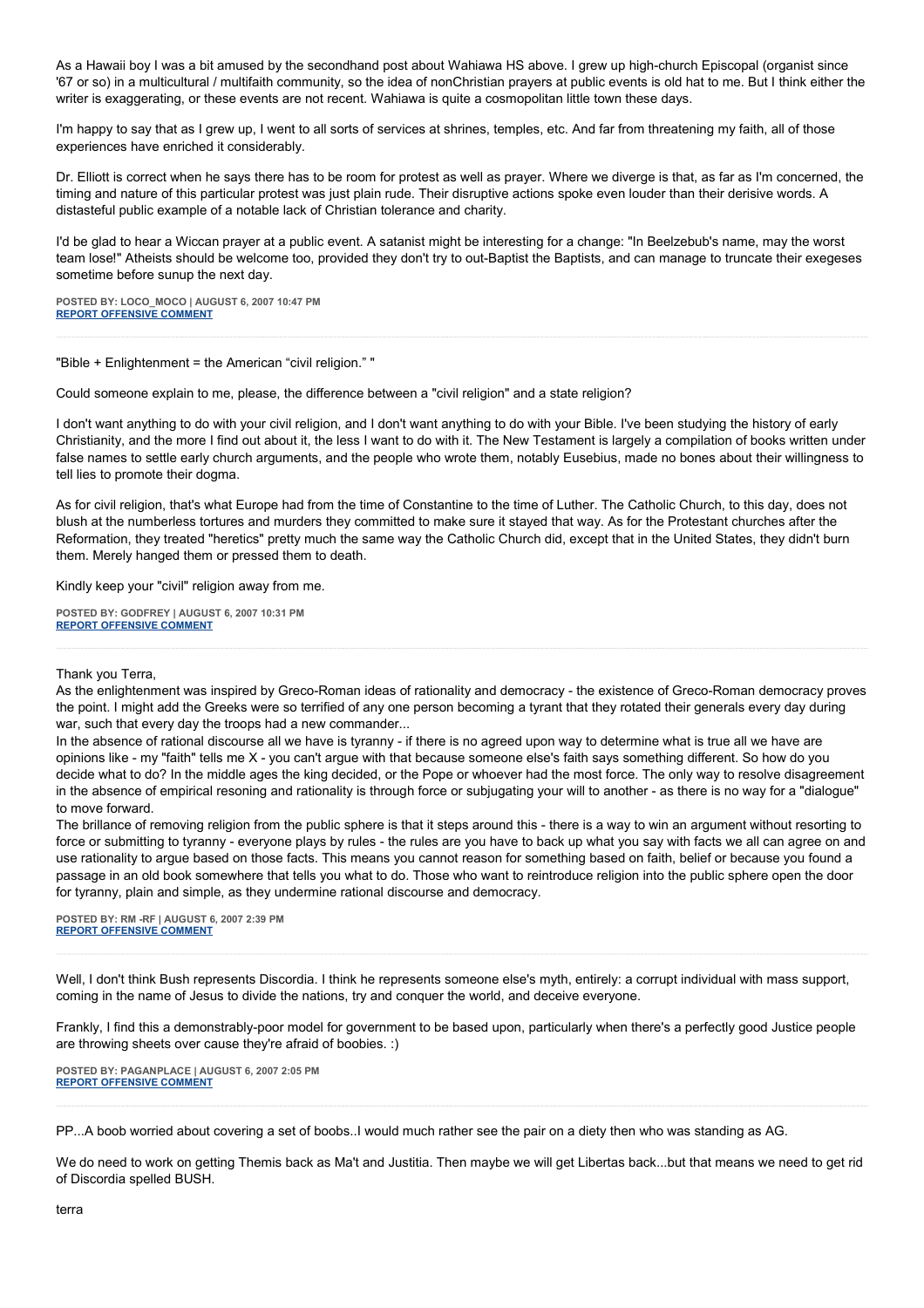And long may She rise, Terra. :)

The blindfolded Justice in the secular Neoclassical spirit in which the displays were intended was intended was meant to represent an idea of Justice only listening to reason, not seeing the superficialities of race or class.

Bare-breasted to represent that she herself was open and concealing nothing.

Bad juju when Ashcroft had Her covered...

And ask Alito how the results are working out for us. I'm sure he'll deny knowing. :)

**POSTED BY: PAGANPLACE | AUGUST 6, 2007 1:53 PM [REPORT OFFENSIVE COMMENT](mailto:blogs@washingtonpost.com?subject=On%20Faith%20Panelists%20Blog%20%20%7C%20%20Paganplace%20%20%7C%20%20YES%20to%20the%20Prayer%20and%20the%20Protesters%20%20%7C%20%201224033&body=%0D%0D%0D%0D%0D================%0D?__mode=view%26_type=comment%26id=1224033%26blog_id=618)**

Pre enlightenment Democracies was scarce. What comes to mind here on this land of what is now called America was the 5 Tribe Confederacy...it lasted 1000 years and is still strong. Then there were the Greek City States and early Rome. Can anyone else come up with any more?

Can anyone see what is in common? They were all (what was called Post early Christianity) Pagan.Pagan peoples invented Democracy and the rights of man. Libertas, the Roman Goddess of personal freedom, became our Lady Liberty.

A common representation of Justice is a blind-folded woman holding a set of scales. The origin of the Goddess of Justice goes back to antiquity. She was referred to as Ma'at by the ancient Egyptians and was often depicted carrying a sword with an ostrich feather in her hair (but no scales) to symbolize truth and justice. The term magistrate is derived from Ma'at because she assisted Osiris in the judgment of the dead by weighing their hearts.(Symbolic of course..as guilt lies heavy on the heart...a light heart means a more perfect life).

To the ancient Greeks she was known as Themis, originally the organizer of the "communal affairs of humans, particularly assemblies." Her ability to foresee the future enabled her to become one of the oracles at Delphi, which in turn led to her establishment as the goddess of divine justice. Classical representations of Themis did not show her blindfolded (because of her talent for prophecy, she had no need to be blinded) nor was she holding a sword (because she represented common consent, not coercion). It is said that before community there was Themis, as there is no community without Themis.

The Roman goddess of justice was called Justitia and was often portrayed as evenly balancing both scales and a sword and wearing a blindfold. She was sometimes portrayed holding the fasces (a bundle of rods around an ax symbolizing judicial authority) in one hand and a flame in the other (symbolizing truth).

Pre enlightened Europe was disease ridden, ignorant, women hateing, poverty driven serfdoms. Ruled by the rich lords with First Night Rights...And those were Christians.

This panalist needs to understand where the enlightenment and our founders gained their ideals...it was not from any religious text but by the examples of the past.

#### terra

**POSTED BY: TERRA GAZELLE | AUGUST 6, 2007 1:43 PM [REPORT OFFENSIVE COMMENT](mailto:blogs@washingtonpost.com?subject=On%20Faith%20Panelists%20Blog%20%20%7C%20%20Terra%20Gazelle%20%20%7C%20%20YES%20to%20the%20Prayer%20and%20the%20Protesters%20%20%7C%20%201224019&body=%0D%0D%0D%0D%0D================%0D?__mode=view%26_type=comment%26id=1224019%26blog_id=618)**

### Heh.

Now they know how the rest of us feel...

Except maybe not how it feels to actually be \*forced\* to stand or kneel, or even (seem to) pray at a Christian school service.

Too bad the writer felt it was so unacceptable to simply stand, or sit, while others said \*their\* prayers that they couldn't tolerate attending a high school football game, but, frankly, that's their religion's problem.

But it's true, there's social pressures, there.

It's why enforced prayer is Unamerican.

**POSTED BY: PAGANPLACE | AUGUST 6, 2007 1:38 PM [REPORT OFFENSIVE COMMENT](mailto:blogs@washingtonpost.com?subject=On%20Faith%20Panelists%20Blog%20%20%7C%20%20Paganplace%20%20%7C%20%20YES%20to%20the%20Prayer%20and%20the%20Protesters%20%20%7C%20%201224013&body=%0D%0D%0D%0D%0D================%0D?__mode=view%26_type=comment%26id=1224013%26blog_id=618)**

Ben Franklin Said to beware of them.:

In whatever country Jews have settled in any great numbers, they have lowered the moral tone, depreciated the commercial integrity, have segregated themselves, and have not been assimilated, have sneered at and tried to undermine the Christian religion, have built up a state within a state, and have, when opposed, tried to strangle that country to death financially.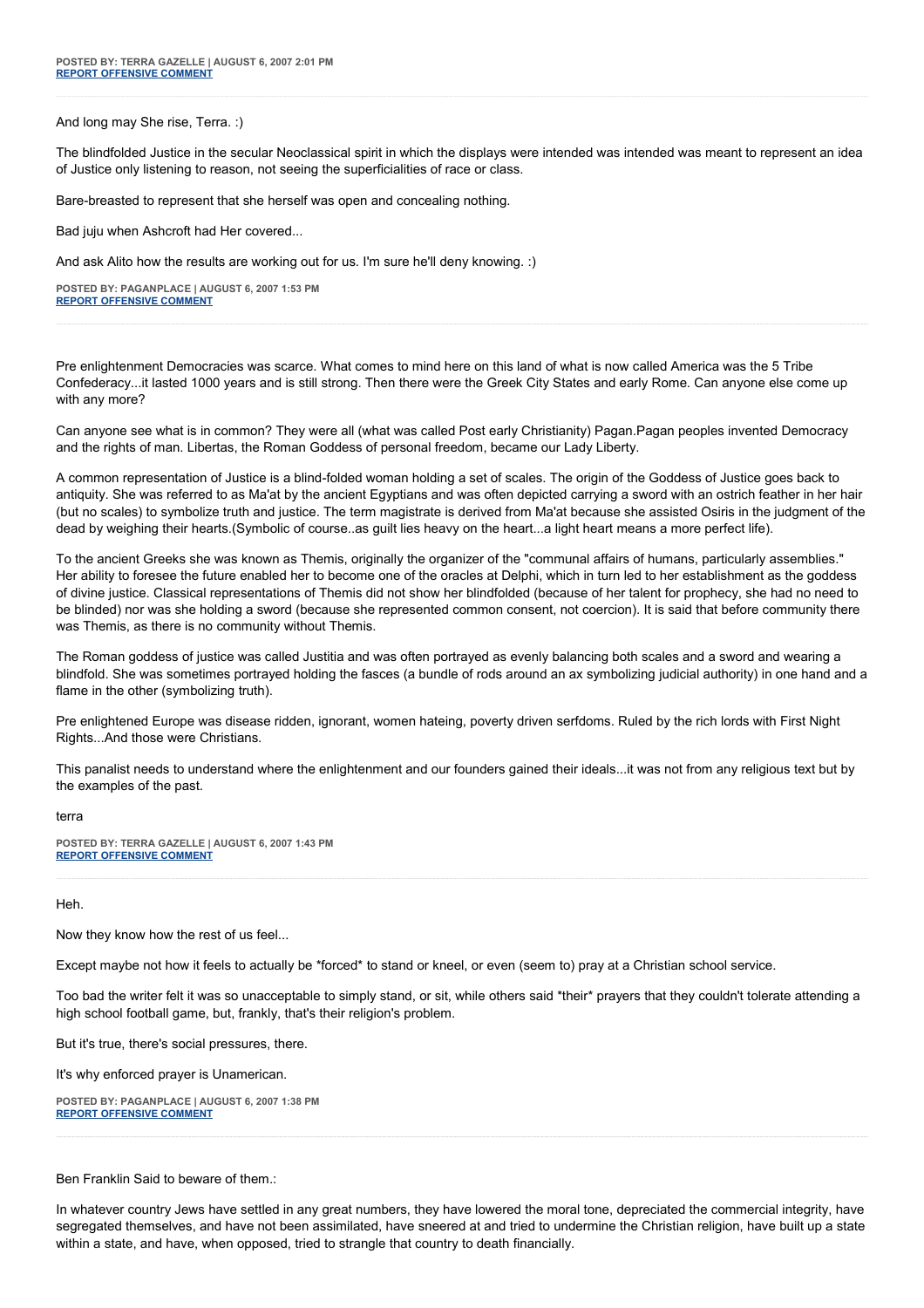"If you do not exclude them from the United States, in the Constitution, in less than 200 years they will have swarmed in such great numbers that they will dominate and devour the land and change our form of government."

 $\sim$  $\sim$  $\sim$  $\sim$  $\sim$  $\sim$ 

-- Sometimes called the Benjamin Franklin Prophecy, this forgery can be traced back no further than 1934, when it appeared in a pro-Nazi newspaper in the U.S. The source cited for the quote by that paper is also fictitious. Franklin was very tolerant of diverse religions, and gave monetary support to any religious group that solicited contributions, including the Hebrew Society of Philadelphia when they sought funds for the construction of a new synagogue. (See the discussion of this quote in Paul F. Boller & John George, They Never Said It. Oxford Univ. Press, 1989, pp. 26-28)

(beware of what you claim...some very simple research would have told the truth about this quote. It took me 2 minutes. Also Franklin's religious leanings did not lend to this sentiment.)

terra

**POSTED BY: TERRA GAZELLE | AUGUST 6, 2007 1:17 PM [REPORT OFFENSIVE COMMENT](mailto:blogs@washingtonpost.com?subject=On%20Faith%20Panelists%20Blog%20%20%7C%20%20Terra%20Gazelle%20%20%7C%20%20YES%20to%20the%20Prayer%20and%20the%20Protesters%20%20%7C%20%201223979&body=%0D%0D%0D%0D%0D================%0D?__mode=view%26_type=comment%26id=1223979%26blog_id=618)**

**WorldNetDaily** Letter of the Week

Why I'm against pre-game prayers

-------------------------------------------------------------------------------- Posted: October 14, 2005 1:00 a.m. Eastern

I was prompted to write and comment after reading the story on the New Jersey football coach that resigned because he was prohibited from leading his team in pre-game prayers.

Let me start by saying I am an evangelical Christian and have pretty hard-core beliefs about the rights of individuals, particularly students, to express their faith, to include religious themes in their school work, to perform Christian-themed music and dramas during school talent events, etc. If a school administrator had ever tried to stop one of my kids from carrying a Bible, participating in voluntary prayer, or openly discussing their faith with another student, I would have sued him back in to the Stone Age.

You might be surprised then to learn that I am adamantly opposed to teachers and other school officials leading students in prayer or the conduct of prayer rituals, even by students, at officially sanctioned events. Why would I take a position that is seemingly so at odds with my core beliefs?

Throughout the vast majority of the United States, most religious practices and beliefs are rooted in a traditional Judeo-Christian belief system. As such, prayers conducted before a football game or at a graduation ceremony, even if so bland and non-proselytizing as to be meaningless, are generally offered in the context of the traditional Jehovah God of the Old and New Testament. However, that is not the case in all corners of our nation.

I had the privilege of serving our nation's Air Force while assigned to Hickam Air Force Base on the beautiful island of Oahu in the beautiful state of Hawaii. Because of the arrangement of military housing in that location, my family and I actually lived not at Hickam near the Honolulu metropolitan area, but at Wheeler Air Force Base in the central part of the island just out side of the small pineapple-farming town of Wahiawa. In Wahiawa we found a small Baptist church that met our family's needs. However, Christians and others from various Judeo-Christian traditions were in the very distinct minority in this little village that was populated predominantly by people of Japanese and Chinese ancestry. Rather than a church on every corner, as is common in the continental 48 states, Wahiawa had a Shinto or Buddhist shrine on every corner.

Because we worked in the youth department of our church and taught teenage Sunday School classes, we were anxious to be involved in the lives of the students we worked with. So we were quite excited to be able to attend our first football game at Wahiawa High School. Upon our arrival at the stadium it seemed like so many other high school athletic events we had been to in many other places. The teams were warming up, the band was gathering, the ROTC was preparing to raise the colors – a pretty typical fall ritual.

Coming from a fairly traditional Southern upbringing, I was not at all initially surprised when a voice came over the PA and asked everyone to rise for the invocation. I had been through this same ritual at many other high-school events and thought nothing of it, so to our feet my wife and I stood, bowed our heads, and prepared to partake of the prayer. But to our extreme dismay, the clergyman who took the microphone and began to pray was not a Protestant minister or a Catholic priest, but a Buddhist priest who proceeded to offer up prayers and intonations to god-head figures that our tradition held to be pagan.

We were frozen in shock and incredulity! What to do? To continue to stand and observe this prayer would represent a betrayal of our own faith and imply the honoring of a pagan deity that was anathema to our beliefs. To sit would be an act of extreme rudeness and disrespect in the eyes of our Japanese hosts and neighbors, who value above all other things deference and respect in their social interactions. I am sorry to say that in the confusion of the moment we chose the easier path and elected to continue to stand in silence so as not to create a scene or ill will among those who were seated nearby.

As I thought through the incident over the next few days I supposed that the duty of offering the pre-game prayer rotated through the local clergy and we just happened to arrive on the night that the responsibility fell to the Buddhist priest. However, after inquiring I learned that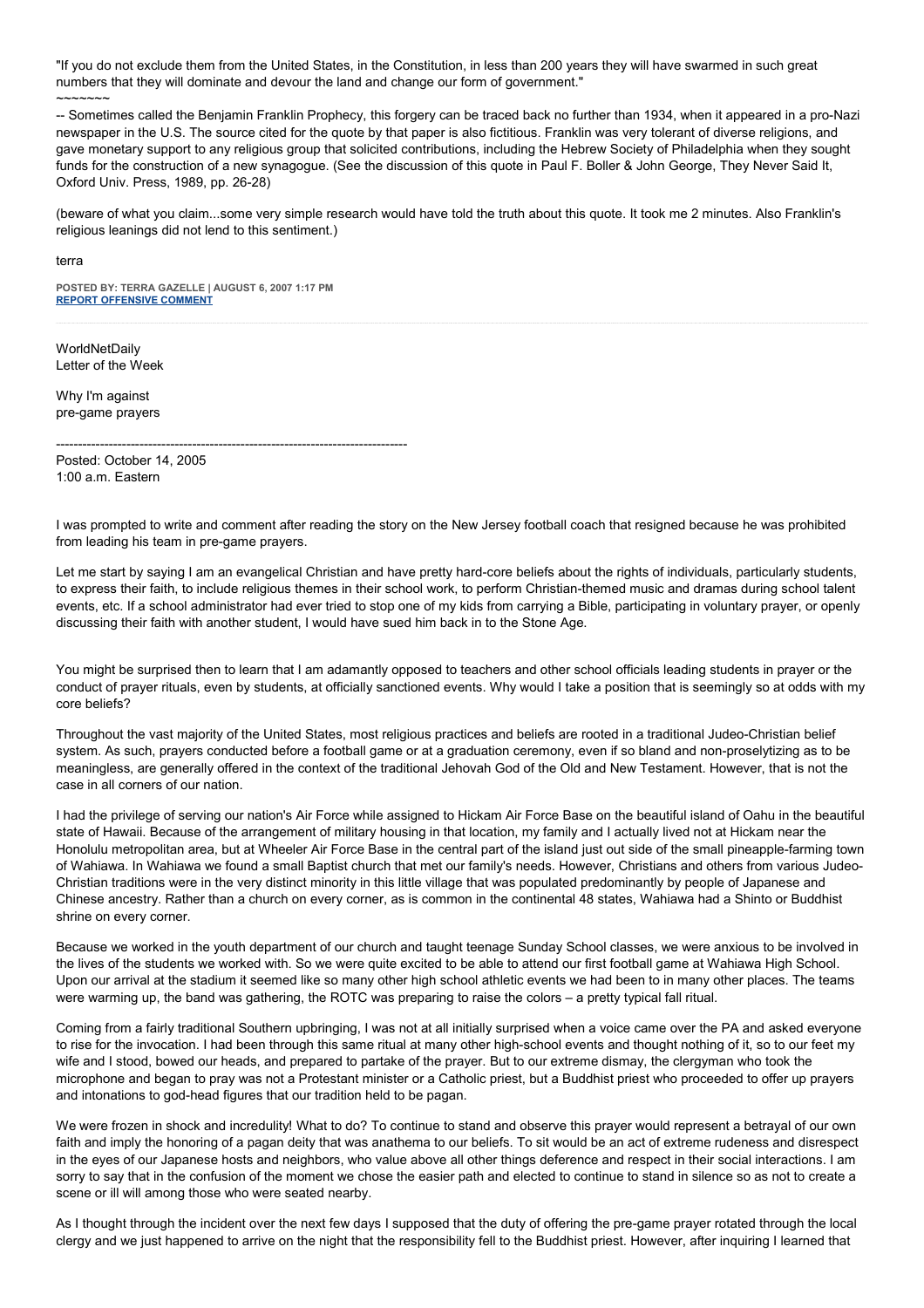due to the predominance of Buddhist and Shinto adherents in this town, it was the normal practice to have a member of one these faiths offer the pre-game prayer, and Christian clergy were never included. Needless to say that was our first and last football game. Although many of the students we worked with continued to invite us to the games, we were forced to decline. We knew that if we were to attend again we would be forced to abstain from the pre-game activity. And not wanting to offend our Asiatic neighbors and colleagues, we simply refrained from attending.

The point is this. I am a professional, educated and responsible man who is strong in his faith and is quite comfortable debating the social and political issues of the day. Yet when placed in a setting where the majority culture proved hostile to my faith and beliefs, I became paralyzed with indecision and could not act decisively to defend and proclaim my own beliefs. I felt instantly ostracized and viewed myself as a foreigner in my own land.

We often advocate the practice of Judeo-Christian rituals in America's public schools by hiding behind the excuse that they are voluntary and any student who doesn't wish to participate can simply remained seated and silent. Oh that this were true. But if I, as a mature adult, would be so confounded and uncomfortable when faced with the decision of observing and standing on my own religious principals or run the risk of offending the majority crowd, I can only imagine what thoughts and confusion must run through the head of the typical child or teenager, for whom peer acceptance is one of the highest ideals.

I would say in love to my Christian brothers and sisters, before you yearn for the imposition of prayer and similar rituals in your public schools, you might consider attending a football game at Wahiawa High School. Because unless you're ready to endure the unwilling exposure of yourself and your children to those beliefs and practices that your own faith forswears, you have no right to insist that others sit in silence and complicity while you do the same to them. I, for one, slept better at night knowing that because Judeo-Christian prayers were not being offered at my children's schools, I didn't have to worry about them being confronted with Buddhist, Shinto, Wiccan, Satanic or any other prayer ritual I might find offensive.

#### Gary Christenot

Editor's note: Each week, our editorial staff will consider the letters we receive for possible inclusion in our Letter Of The Week section. Letters will be evaluated primarily on content, clarity, and conciseness. WorldNetDaily reserves the right to edit letters for clarity, brevity, spelling, grammar, AP style and foul language.

**POSTED BY: JAY | AUGUST 6, 2007 1:14 PM [REPORT OFFENSIVE COMMENT](mailto:blogs@washingtonpost.com?subject=On%20Faith%20Panelists%20Blog%20%20%7C%20%20JAY%20%20%7C%20%20YES%20to%20the%20Prayer%20and%20the%20Protesters%20%20%7C%20%201223970&body=%0D%0D%0D%0D%0D================%0D?__mode=view%26_type=comment%26id=1223970%26blog_id=618)**

I'll add that Bram Stoker's Dracula, which is where the modern form of the vampire myth originated, came out in \*1897,\* long after Franklin: Gothic horror as we know it basically originated in the 'Year Without A Summer... 1818. Well after the alleged speech citing the modern vampire myth as though it were a familiar metaphor.

It, for all practical purposes, didn't really exist yet.

It's a forgery.

**POSTED BY: PAGANPLACE | AUGUST 6, 2007 1:07 PM [REPORT OFFENSIVE COMMENT](mailto:blogs@washingtonpost.com?subject=On%20Faith%20Panelists%20Blog%20%20%7C%20%20Paganplace%20%20%7C%20%20YES%20to%20the%20Prayer%20and%20the%20Protesters%20%20%7C%20%201223955&body=%0D%0D%0D%0D%0D================%0D?__mode=view%26_type=comment%26id=1223955%26blog_id=618)**

Oh, and the Franklin 'prophecy' is well-known to be a forgery.

The language isn't even consistent with the times, and Franklin was well-known to have no enmity against Jews:

"The late Carl Van Doren, a biographer of Benjamin Franklin made this report:

The speech against the Jews which Benjamin Franklin is alleged to have made the Constitutional Convention of 1787 is a forgery, produced within the past five years [1933-38]. The forger, whoever he was, claims that the speech was taken down by Charles Pinckney of South Carolina and preserved in his Journal. "

## **[http://www.adl.org/special\\_reports/franklin\\_prophecy/franklin\\_documenting\\_fraud.asp](http://www.adl.org/special_reports/franklin_prophecy/franklin_documenting_fraud.asp)**

**POSTED BY: PAGANPLACE | AUGUST 6, 2007 12:59 PM [REPORT OFFENSIVE COMMENT](mailto:blogs@washingtonpost.com?subject=On%20Faith%20Panelists%20Blog%20%20%7C%20%20Paganplace%20%20%7C%20%20YES%20to%20the%20Prayer%20and%20the%20Protesters%20%20%7C%20%201223946&body=%0D%0D%0D%0D%0D================%0D?__mode=view%26_type=comment%26id=1223946%26blog_id=618)**

On a more serious note, Jay, I \*would\* make sure that Native Americans are better-represented in government. Actually something that came to mind in my ruminations. This is a long-standing injustice, among many, and I'd want to involve Native American voices in the White House.

As for what's a 'real prayer,' I'd stand by my belief that that's not for government to decide or enforce, but if there haven't been Native American prayers in Congress all this time, that's a voice that's too long been silent.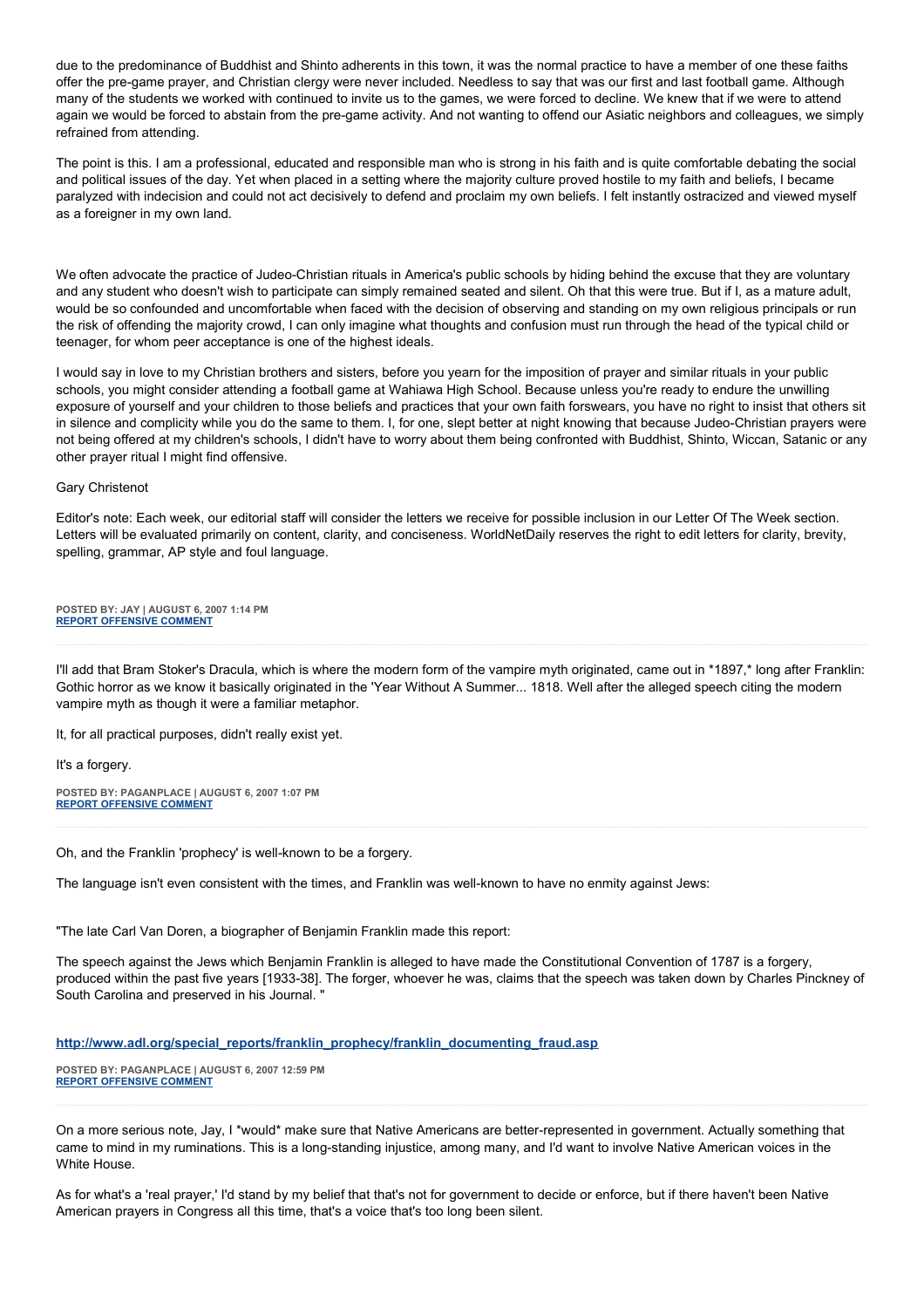While indulging our little pipe dream, here, well, the philosophical stuff is the easy part. Getting us out of this mess, would take all the practical help I could get.

But the symbolic things are important.

All in all, I think the campaign slogan would be, 'There's gonna be some changes around here.'

:)

It'd be interesting, to say the least. We need real leadership on a lot of issues that get token attention at best... Via the corporate media, we're unwilling to do a little belt-tightening on our excesses: America's lost its place as a strong friend to the world and become a blind behemoth and bully... lacking the will to do what's important and necessary, and compromising our principles in the process.

This Dominionist stuff like the columnist advocates, that America should be a right-wing Christians-only club, beholden to unchecked corporate greed by the same people who tell us anyone but right-wing Christians are morally-bankrupt, (even if those in government just \*keep getting caught with their hands in the till, their hands in the wrong undies, and their hands messing with the very freedoms they claim non-straight-white-Christians are a threat to,) though, that wouldn't stand,

...As it shouldn't take a formerly-homeless Pagan to tell America.

**POSTED BY: PAGANPLACE | AUGUST 6, 2007 12:48 PM [REPORT OFFENSIVE COMMENT](mailto:blogs@washingtonpost.com?subject=On%20Faith%20Panelists%20Blog%20%20%7C%20%20Paganplace%20%20%7C%20%20YES%20to%20the%20Prayer%20and%20the%20Protesters%20%20%7C%20%201223936&body=%0D%0D%0D%0D%0D================%0D?__mode=view%26_type=comment%26id=1223936%26blog_id=618)**

## BENJAMIN FRANKLIN

This prediction was made during the intermission of the Philadelphia Constitutional Convention of 1787, and was recorded by Charles Cotesworth Pinckney, a South Carolina delegate.):

("I fully agree with General Washington, that we must protect this young nation from an insidious influence and impenetration. That menace, gentlemen, is the Jews. In whatever country Jews have settled in any great number, they have lowered its moral tone; depreciated its commercial integrity; have segregated themselves and have not been assimilated; have sneered at and tried to undermine the Christian religion upon which that nation is founded, by objecting to its restrictions; have built up a state within the state; and when opposed have tried to strangle that country to death financially, as in the case of Spain and Portugal. For over 1,700 years, the Jews have been bewailing their sad fate in that they have been exiled from their homeland, as they call Palestine. But, gentlemen, did the world give it to them in fee simple, they would at once find some reason for not returning.

Why? Because they are vampires, and vampires do not live on vampires. They cannot live only among themselves. They must subsist on Christians and other peoples not of their race. If you do not exclude them from these United States, in this Constitution, in less than 200 years they will have swarmed here in such great numbers that they will dominate and devour the land and change our form of government, for which we Americans have shed our blood, given our lives, our substance and jeopardized our liberty. If you do not exclude them, in less than 200 years our descendants will be working in the fields to furnish them substance, while they will be in the counting houses rubbing their hands.

I warn you, gentlemen, if you do not exclude Jews for all time, your children will curse you in your graves… A leopard cannot change its spots. Jews are Asiatics, are a menace to this country if permitted entrance, and should be excluded by this Constitutional Convention."

**POSTED BY: BEN FRANKLIN SAID TO BEWARE OF THEM. | AUGUST 6, 2007 12:28 PM [REPORT OFFENSIVE COMMENT](mailto:blogs@washingtonpost.com?subject=On%20Faith%20Panelists%20Blog%20%20%7C%20%20Ben%20Franklin%20Said%20to%20beware%20of%20them.%20%20%7C%20%20YES%20to%20the%20Prayer%20and%20the%20Protesters%20%20%7C%20%201223902&body=%0D%0D%0D%0D%0D================%0D?__mode=view%26_type=comment%26id=1223902%26blog_id=618)**

Hee. Gods, it's an amusing (then daunting) thought, but I don't think my health would even be up to the job, but if I were actually in that rather bizarre position, (I have some difficulty seeing my smirking mug on those posters of US presidents, :) ) ...I'd probably have to be sure to be very sensible about it. :) Like pick Joe Biden for a VP, as a complementary force, and a darn good professional at what he does.

Mind you, I'd probably spend half the inaugural rescinding executive orders and signing statements, but I suppose we could work a drum circle in there. :)

I'm trying to imagine what my Secret Service codename would be: Moonbat? :)

**POSTED BY: PAGANPLACE | AUGUST 6, 2007 12:09 PM [REPORT OFFENSIVE COMMENT](mailto:blogs@washingtonpost.com?subject=On%20Faith%20Panelists%20Blog%20%20%7C%20%20Paganplace%20%20%7C%20%20YES%20to%20the%20Prayer%20and%20the%20Protesters%20%20%7C%20%201223875&body=%0D%0D%0D%0D%0D================%0D?__mode=view%26_type=comment%26id=1223875%26blog_id=618)**

Enlightenment (that is, reason) without Bible = tyranny (as in the French and Russian Revolutions)

B.S. - the idea that the use of reason to decide what is true or not leads inevitably to tyranny is utter nonsense - a tyrant fears nothing more than being in a situation where any of his ideas can be challenged by anyone else with a rational argument. Democracy is a product of the enlightenment - does this guy think we are all idiots? France had a tyrranical goverment BEFORE the revoloution and so did Russia - the enligtenment did not create tyranny and I think there were more democracies in the world AFTER the enlighenment than before it (quick hint: there were ZERO before the enligtenment)... People who try and equate tyranny with reason are just propogandists who are trying to insert religion into public discourse and policy

**POSTED BY: RM -RF | AUGUST 6, 2007 12:07 PM [REPORT OFFENSIVE COMMENT](mailto:blogs@washingtonpost.com?subject=On%20Faith%20Panelists%20Blog%20%20%7C%20%20rm%20-rf%20%20%7C%20%20YES%20to%20the%20Prayer%20and%20the%20Protesters%20%20%7C%20%201223872&body=%0D%0D%0D%0D%0D================%0D?__mode=view%26_type=comment%26id=1223872%26blog_id=618)**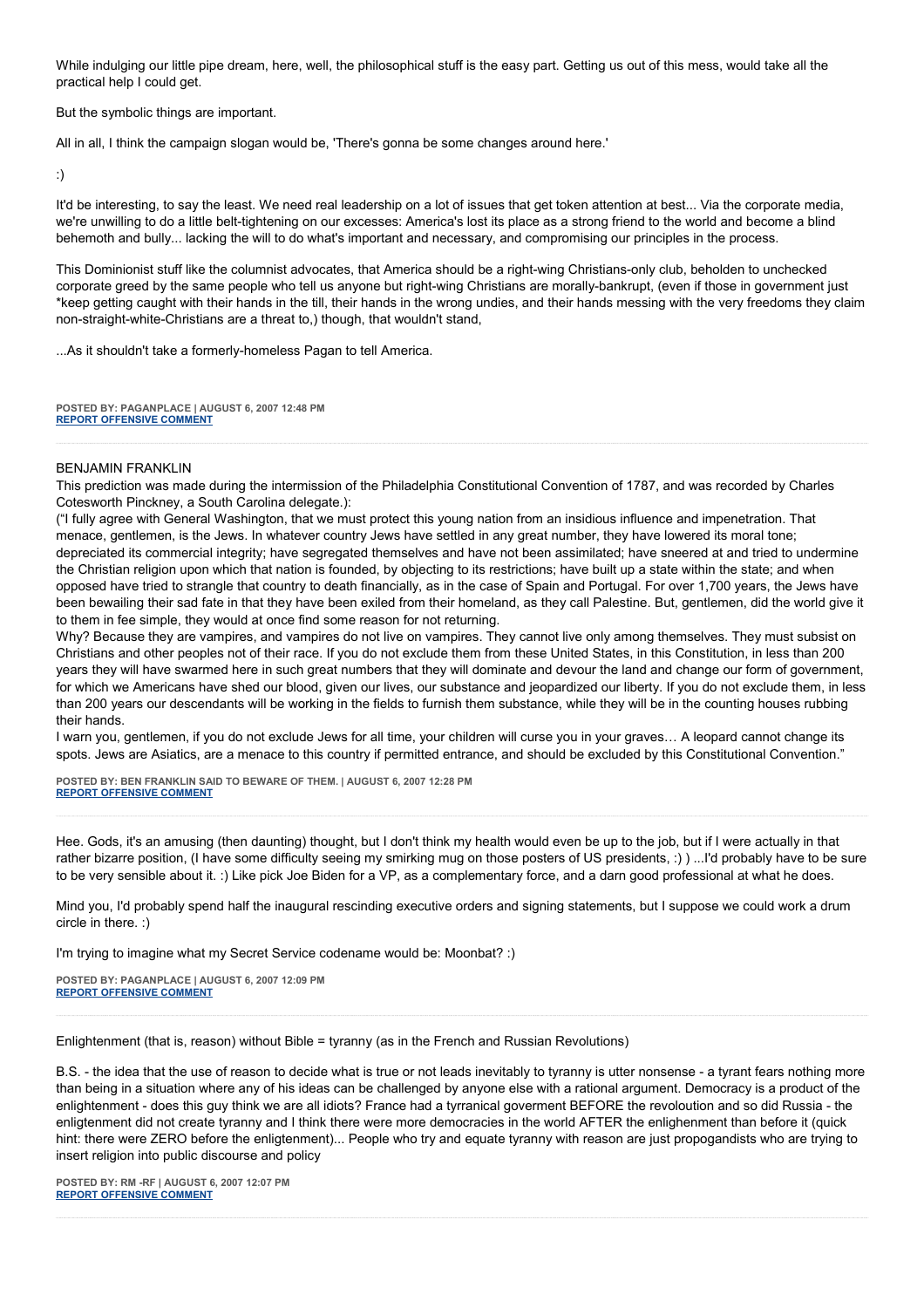I want to see a series of Native American religious leaders give invocations based on their particular home-grown religions. None of these prayers from transplanted, johnny-come-lately Christians, Jews, Muslims, or Hindus. I want REAl American prayers in the House and Senate.

**POSTED BY: JAY | AUGUST 6, 2007 11:50 AM [REPORT OFFENSIVE COMMENT](mailto:blogs@washingtonpost.com?subject=On%20Faith%20Panelists%20Blog%20%20%7C%20%20jay%20%20%7C%20%20YES%20to%20the%20Prayer%20and%20the%20Protesters%20%20%7C%20%201223846&body=%0D%0D%0D%0D%0D================%0D?__mode=view%26_type=comment%26id=1223846%26blog_id=618)**

#### Terra,

I'm liking this idea...:D

**POSTED BY: LEPIDOPTERYX | AUGUST 6, 2007 8:57 AM [REPORT OFFENSIVE COMMENT](mailto:blogs@washingtonpost.com?subject=On%20Faith%20Panelists%20Blog%20%20%7C%20%20lepidopteryx%20%20%7C%20%20YES%20to%20the%20Prayer%20and%20the%20Protesters%20%20%7C%20%201223537&body=%0D%0D%0D%0D%0D================%0D?__mode=view%26_type=comment%26id=1223537%26blog_id=618)**

LOL...Pagan for Prez!!! I would sure vote for that! Can you imagine the celebratory balls?? LOL. They first Inaugural with a drum circle.lol.

Umm we could invite all the folks who are fighting to a sweatlodge...sweat out the negative and bring in some healing communication. In fact that might work for everyone in the senate and house. And maybe a spring tonic might help...; ) I can think of a few panalists that might get some good out of a good sweat...

terra

**POSTED BY: TERRA GAZELLE | AUGUST 6, 2007 12:16 AM [REPORT OFFENSIVE COMMENT](mailto:blogs@washingtonpost.com?subject=On%20Faith%20Panelists%20Blog%20%20%7C%20%20Terra%20Gazelle%20%20%7C%20%20YES%20to%20the%20Prayer%20and%20the%20Protesters%20%20%7C%20%201222714&body=%0D%0D%0D%0D%0D================%0D?__mode=view%26_type=comment%26id=1222714%26blog_id=618)**

LOL...Pagan for Prez!!! I would sure vote for that! Can you imagine the celebratory balls?? LOL. They first Inaugural with a drum circle.lol.

Umm we could invite all the folks who are fighting to a sweatlodge...sweat out the negative and bring in some healing communication. In fact that might work for everyone in the senate and house. And maybe a spring tonic might help...; ) I can think of a few panalists that might get some good out of a good sweat...

terra

**POSTED BY: TERRA GAZELLE | AUGUST 6, 2007 12:14 AM [REPORT OFFENSIVE COMMENT](mailto:blogs@washingtonpost.com?subject=On%20Faith%20Panelists%20Blog%20%20%7C%20%20Terra%20Gazelle%20%20%7C%20%20YES%20to%20the%20Prayer%20and%20the%20Protesters%20%20%7C%20%201222711&body=%0D%0D%0D%0D%0D================%0D?__mode=view%26_type=comment%26id=1222711%26blog_id=618)**

You've got my vote. :)

**POSTED BY: PRIVER | AUGUST 5, 2007 1:14 PM [REPORT OFFENSIVE COMMENT](mailto:blogs@washingtonpost.com?subject=On%20Faith%20Panelists%20Blog%20%20%7C%20%20PriveR%20%20%7C%20%20YES%20to%20the%20Prayer%20and%20the%20Protesters%20%20%7C%20%201221638&body=%0D%0D%0D%0D%0D================%0D?__mode=view%26_type=comment%26id=1221638%26blog_id=618)**

Wiccan: Wow. You sure put me in some good company. Thanks!

Vice President Butterfly - hmmmmm.

**POSTED BY: LEPIDOPTERYX | AUGUST 3, 2007 8:56 PM [REPORT OFFENSIVE COMMENT](mailto:blogs@washingtonpost.com?subject=On%20Faith%20Panelists%20Blog%20%20%7C%20%20lepidopteryx%20%20%7C%20%20YES%20to%20the%20Prayer%20and%20the%20Protesters%20%20%7C%20%201216915&body=%0D%0D%0D%0D%0D================%0D?__mode=view%26_type=comment%26id=1216915%26blog_id=618)**

Actually, I agree absolutely with Rev, Elliot here. If prayer is to be allowed, whether the majority likes it or not. all prayers should be allowed. And all voices of protest should be allowed, whether the majority likes it or not.

Personally, I want the Nazis of the world to be able to speak out publicly. Makes it easier to keep track of them. Those protesters had every right to openly speak their minds, and the rest of us have every right to point out what a pack of ignorant, pinheaded bigots they are.

Democracy is messy; and I love it...

Regards

A Hermit

**POSTED BY: A HERMIT | AUGUST 3, 2007 7:35 PM [REPORT OFFENSIVE COMMENT](mailto:blogs@washingtonpost.com?subject=On%20Faith%20Panelists%20Blog%20%20%7C%20%20A%20Hermit%20%20%7C%20%20YES%20to%20the%20Prayer%20and%20the%20Protesters%20%20%7C%20%201216727&body=%0D%0D%0D%0D%0D================%0D?__mode=view%26_type=comment%26id=1216727%26blog_id=618)**

All other religions are un-American? That is the most un-American thing I've ever heard.

This is a country of many religions. Christianity doesn't get a special status just because it's in the majority. This country was founded to be a place of freedom for all people, not just Christians.

**POSTED BY: JULIA | AUGUST 3, 2007 12:51 PM [REPORT OFFENSIVE COMMENT](mailto:blogs@washingtonpost.com?subject=On%20Faith%20Panelists%20Blog%20%20%7C%20%20julia%20%20%7C%20%20YES%20to%20the%20Prayer%20and%20the%20Protesters%20%20%7C%20%201215873&body=%0D%0D%0D%0D%0D================%0D?__mode=view%26_type=comment%26id=1215873%26blog_id=618)**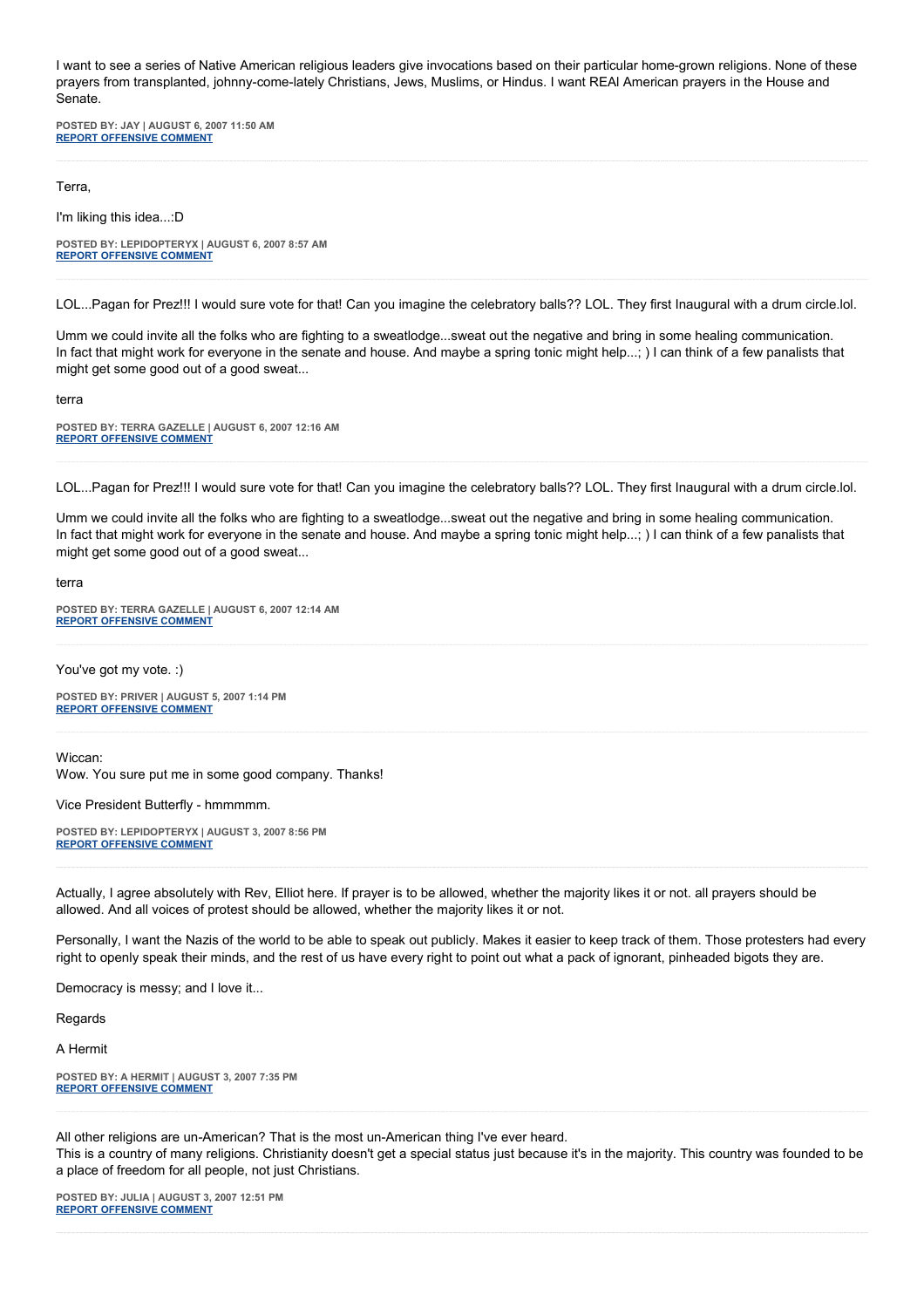## PaganPlace-

I'd vote for you any day. Especially if you had Terra or Lep as your VP. "Pagan for President!" That's got a nice ring to it. ;-)

**POSTED BY: WICCAN | AUGUST 3, 2007 12:29 PM [REPORT OFFENSIVE COMMENT](mailto:blogs@washingtonpost.com?subject=On%20Faith%20Panelists%20Blog%20%20%7C%20%20wiccan%20%20%7C%20%20YES%20to%20the%20Prayer%20and%20the%20Protesters%20%20%7C%20%201215837&body=%0D%0D%0D%0D%0D================%0D?__mode=view%26_type=comment%26id=1215837%26blog_id=618)**

"Keep up the good work brother Paganplace!"

Sister, thanks very much! Am I still 'electable' according to the news? :)

**POSTED BY: PAGANPLACE | AUGUST 2, 2007 6:27 PM [REPORT OFFENSIVE COMMENT](mailto:blogs@washingtonpost.com?subject=On%20Faith%20Panelists%20Blog%20%20%7C%20%20Paganplace%20%20%7C%20%20YES%20to%20the%20Prayer%20and%20the%20Protesters%20%20%7C%20%201214089&body=%0D%0D%0D%0D%0D================%0D?__mode=view%26_type=comment%26id=1214089%26blog_id=618)**

Government and religion are to be separate. I don't mind if our elected officials pray, but they should do so at home or in their respective churches, synagogues, etc., not at their workplace.

As far as your statement about American and un-American religion, you Sir, are a bigot.

All religions are equal, if simply because they are real only to those who believe in them. Your Christianity is no more real to me than my religion would be to you. Therefore, I believe you are praying the wrong way and I am praying the right way. How is that for American logic???

You, Sir, are un-American because you want to deny me my right to believe as I wish. And so do the protesters who want to have an American theocracy.

May whatever supreme being(s) there is/are help us all!!!

**POSTED BY: GABY | AUGUST 2, 2007 5:37 PM [REPORT OFFENSIVE COMMENT](mailto:blogs@washingtonpost.com?subject=On%20Faith%20Panelists%20Blog%20%20%7C%20%20Gaby%20%20%7C%20%20YES%20to%20the%20Prayer%20and%20the%20Protesters%20%20%7C%20%201213988&body=%0D%0D%0D%0D%0D================%0D?__mode=view%26_type=comment%26id=1213988%26blog_id=618)**

... Or maybe I should have said keep up the good work sister Paganplace!

Either way, keep up the good work!

**POSTED BY: FREESTINKER | AUGUST 2, 2007 5:14 PM [REPORT OFFENSIVE COMMENT](mailto:blogs@washingtonpost.com?subject=On%20Faith%20Panelists%20Blog%20%20%7C%20%20Freestinker%20%20%7C%20%20YES%20to%20the%20Prayer%20and%20the%20Protesters%20%20%7C%20%201213939&body=%0D%0D%0D%0D%0D================%0D?__mode=view%26_type=comment%26id=1213939%26blog_id=618)**

Paganplace for President!

I love to debate but I have yet to find anything in any of your posts about which we disagree.

It's really nice to know some people (other than me) still care about my religious liberty. And you don't even know me! How refreshing that is indeed.

So I sincerely thank you for your diligent, well-reasoned defenses of our most precious liberty of all, freedom of conscience.

Keep up the good work brother Paganplace!

**POSTED BY: FREESTINKER | AUGUST 2, 2007 4:49 PM [REPORT OFFENSIVE COMMENT](mailto:blogs@washingtonpost.com?subject=On%20Faith%20Panelists%20Blog%20%20%7C%20%20Freestinker%20%20%7C%20%20YES%20to%20the%20Prayer%20and%20the%20Protesters%20%20%7C%20%201213879&body=%0D%0D%0D%0D%0D================%0D?__mode=view%26_type=comment%26id=1213879%26blog_id=618)**

But, back to the words of this panelist, whose repeated denials of the Americanness of Americans who don't follow his religion... (and it just doesn't get any more Unamerican than that, if you asked me,) ...let's have a look, here:

" Most Senate-opening prayers should be American, honoring the American heritage and nurturing America's spiritual roots."

Which in fact include many paths, and acknowledge the role of all. Check the Treaty of Tripoli.

"4. To date, none of the panelists has had any good word for the ("politically incorrect") protesters."

They deserve none. Political correctness has nothing to do with it, except of course that it's Constitutionally incorrect to support the monopoly on public voice for only your form of religion, or to support those who use inappropriate force and intimidation to try and silence others.

" Two generations of Americans have been public-school brainwashed to the un-American doctrine of multiculturalism, the heresy that one culture is as good as another, one religion is as good as another --a neat fit for Senate-chaplain Rajan Zed's prayer-phrase, "we are [all] headed in the same direction."

So, should I take my heretic Irish and Itallian heritage 'back to where I came from...' Will Southie do, or should I get a steamer ticket?

Steerage, of course.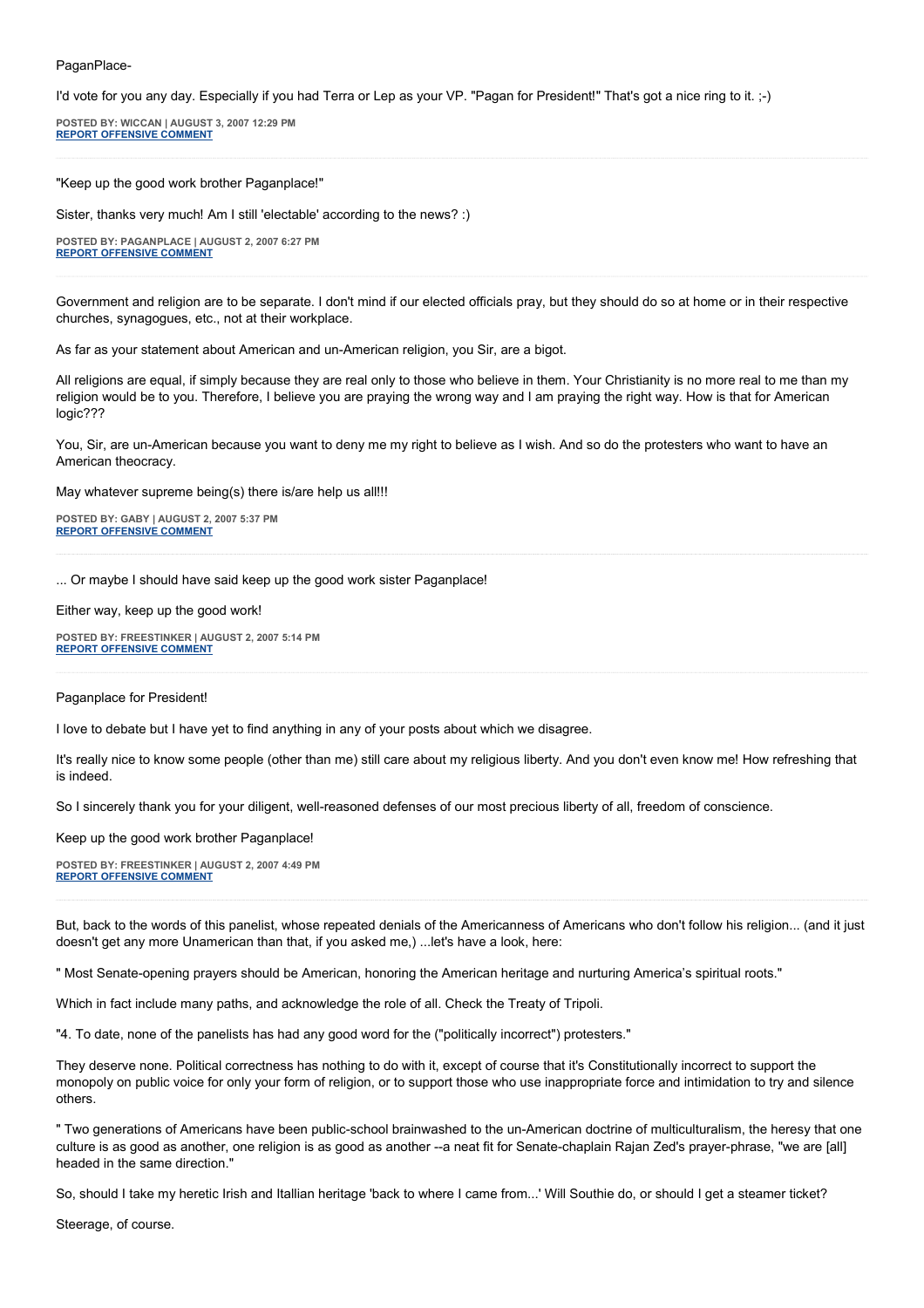You're talking about \*heresy,\* though, (Mr. Protestant) ? \*Heresy?\*

Where did \*you\* get off the boat. I thought you said American.

Actually, 'heresy' is not a word we use in American government.

If we \*did,\* it would be \*heresy\* to forget that, in the eyes of the law, \*yes,\* one religion \*is\* as good as another, because religious freedom is a right accorded to us as \*individuals.\* Not as mobs with bullhorns.

"Because the increase of this sentiment correlates with decreasing personal experience and knowledge of religion, America's future as America is in doubt."

With your idea of 'America,' it \*should\* be in doubt.

Your ilk threaten the America \*I\* know and love, because of your \*fear\* of \*doubt.\*

This is the \*Land of the free, and the home of the brave,\* not the land of the sheep and the home of those afraid of someone thinking differently.

America is \*built\* upon people \*thinking differently.\*

If George Washington didn't \*think differently\* he could have been \*King\* and decreed all the burning of 'heretics' that it might supposedly take to warm your little xenophobic heart, Reverend.

He didn't.

He chose to honor what America \*really\* is.

As do I.

You say my religion is 'Unamerican,' and now... everyone but your own.

I say my religion is about as American as it gets.

And, more than that, it doesn't keep trying to undermine the Constitution in the name of your 'doubt' America can remain America without people like you getting their way.

I got news for you, cousin.

We always do.

Gods bless America. Wherever you are.

**POSTED BY: PAGANPLACE | AUGUST 2, 2007 4:12 PM [REPORT OFFENSIVE COMMENT](mailto:blogs@washingtonpost.com?subject=On%20Faith%20Panelists%20Blog%20%20%7C%20%20Paganplace%20%20%7C%20%20YES%20to%20the%20Prayer%20and%20the%20Protesters%20%20%7C%20%201213793&body=%0D%0D%0D%0D%0D================%0D?__mode=view%26_type=comment%26id=1213793%26blog_id=618)**

You know, Bgone, if you're appealing to people's potential to flip out to save themselves from the idea of the Christian Hell, .... I submit it's not tremendously-productive to try and induce them to flip out about a slightly-\*different\* idea of the Christian Hell.

Not that a little diversity of thought isn't good for everyone, but... What do you expect to accomplish, here? You'd still just be making people too freaked-out by the threatened consequences of not holding an arbitrary belief to think what they're actually doing, anyway.

The same 'Absolute answers are in these books,'

Just it's different answers you propose there.

If you're looking for what causes religion to lead to such abuse, it's really where it's made psychologically-unacceptable for most to dissent too hard. I think you're trying to both have your cake and put it through the woodchipper.

Which is amusing for a while, but ultimately not very productive, as much as deconstructing is fun.

Just... This Hell idea's pretty much poison, whatever you do to 'stay out of it,' at least as long as you think it's a horrible unaccountable thing to protect others from.

You OK?

**POSTED BY: PAGANPLACE | AUGUST 2, 2007 3:34 PM [REPORT OFFENSIVE COMMENT](mailto:blogs@washingtonpost.com?subject=On%20Faith%20Panelists%20Blog%20%20%7C%20%20Paganplace%20%20%7C%20%20YES%20to%20the%20Prayer%20and%20the%20Protesters%20%20%7C%20%201213700&body=%0D%0D%0D%0D%0D================%0D?__mode=view%26_type=comment%26id=1213700%26blog_id=618)**

"on religion's borders with all of human life--are consequential for personal and public decision-making"

Consequences smonsequences. **<http://www.hoax-buster.org/sellyoursoul>** The religious decision you make can have far reaching consequences. The heat you feel is from the fire of hell as you sing "Nearer My God To Thee"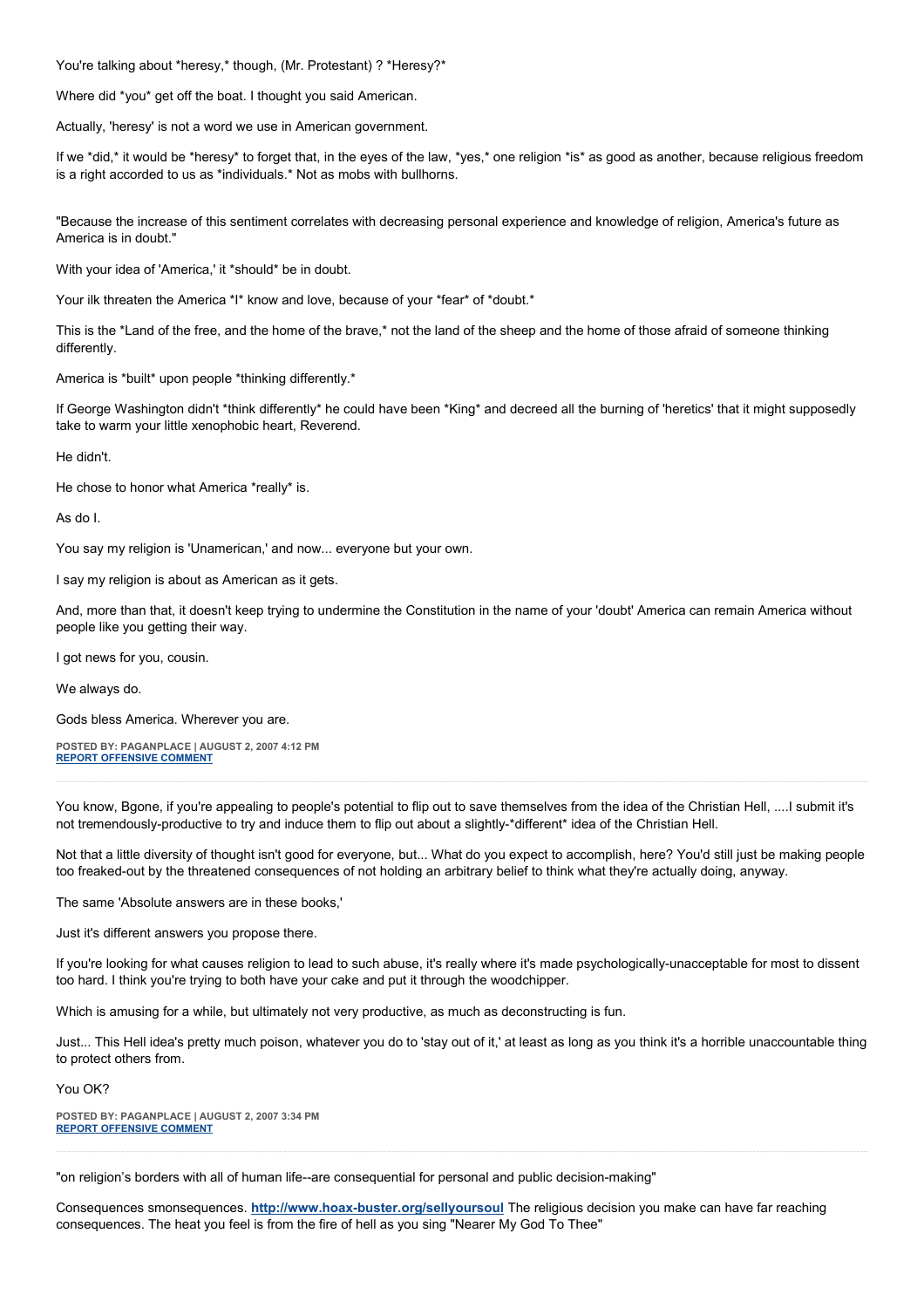"1. To the world, it was an American witness to unbloody protest-demonstrations. Nobody got shot except with words. Truth (as the protesters understood it) was spoken to power without power's violent reaction to the protest."

So you're ok with the idea of one person using his First Amendment right to freedom of speech to deny someone else his First Amendment right to freedom of religion?

"2. The good gardener nurtures the plant's roots. The roots of American democracy are not multicultural but culture-specific: Bible + Enlightenment. Bible without Enlightenment = theocracy, not democracy. Enlightenment (that is, reason) without Bible = tyranny (as in the French and Russian Revolutions)."

Sorry, but when you make the claim that i=ont particular book of religious writings is the basis for a governmental system, you are implying that that religion and its adherents should receive some sort of preferential status. No can do.

"3. Bible + Enlightenment = the American "civil religion." All other religions are (in this specific sense) un-American (which should not be over-read as "anti-American")."

If by "civil religion" you mean that Biblical principles must be the basis for civil law, then I must call you on that one. The First Amendment forbids that. Civil law based on a collection of scriptures is un-American. And anti-American.

"Most Senate-opening prayers should be American, honoring the American heritage and nurturing America's spiritual roots."

Hindu prayers prayed by Americans are American prayers. Pagan prayers prayed by Americans are American prayers. Muslim prayers prayed by Americans are American prayers. Etc, etc, etc.

"4. To date, none of the panelists has had any good word for the ("politically incorrect") protesters. Two generations of Americans have been public-school brainwashed to the un-American doctrine of multiculturalism, the heresy that one culture is as good as another, one religion is as good as another --a neat fit for Senate-chaplain Rajan Zed's prayer-phrase, "we are [all] headed in the same direction.""

Do you mean to imply that there is One Right Culture, and all others are inferior? That there is One Right Religion, and all others are inferior? And that we should treach such a load of claptrap to the children from many cultres and many religions who populate our public schools? Shall we invite the Gideons back onto our school playgrounds to hand out their little New Testaments for all the little "heathen" children to bring home to their "unsaved" families?

"Because the increase of this sentiment correlates with decreasing personal experience and knowledge of religion, America's future as America is in doubt."

What exactly do you mean by "personal experience and knowledge of religion?" All religious experiences are by nature personal. I know what my religious beliefs are, thank you very much, and they in no way interfere with my loyalty to or love for my country, or my identity as an American.

**POSTED BY: LEPIDOPTERYX | AUGUST 2, 2007 1:16 PM [REPORT OFFENSIVE COMMENT](mailto:blogs@washingtonpost.com?subject=On%20Faith%20Panelists%20Blog%20%20%7C%20%20lepidopteryx%20%20%7C%20%20YES%20to%20the%20Prayer%20and%20the%20Protesters%20%20%7C%20%201213328&body=%0D%0D%0D%0D%0D================%0D?__mode=view%26_type=comment%26id=1213328%26blog_id=618)**

"1. To the world, it was an American witness to unbloody protest-demonstrations. Nobody got shot except with words. Truth (as the protesters understood it) was spoken to power without power's violent reaction to the protest."

So, you wouldn't mind, if Christians of your stripe were a minority in America, if people who will accept no other way than theirs shouted you down with 'protest' when you tried to give a blessing in the halls that are supposed to represent you?

Maybe you wouldn't mind if people came into your services 'protesting' with bullhorns? As long as 'no one gets shot.'

Mighty 'merciful' of you guys, when you don't shoot anyone. Woo.

These types do this quite often when they get wind of a Pagan worship gathering.

They aren't 'speaking truth to power,' they're \*trying to maintain exclusive access to power.\*

I find it curious they were so successful when you get thrown out in seconds for showing up in a T-shirt critical of Bush these days.

"2. The good gardener nurtures the plant's roots. The roots of American democracy are not multicultural but culture-specific: Bible + Enlightenment. Bible without Enlightenment = theocracy, not democracy. Enlightenment (that is, reason) without Bible = tyranny (as in the French and Russian Revolutions)."

## Nonsense.

Frankly, one could argue that enlightenment itself is borrowed from the East and inspired by the Pagan thought upon which our democracy, our Republic, is \*based.\*

Shouting down any show of our nation's vital diversity doesn't make your assertion true...